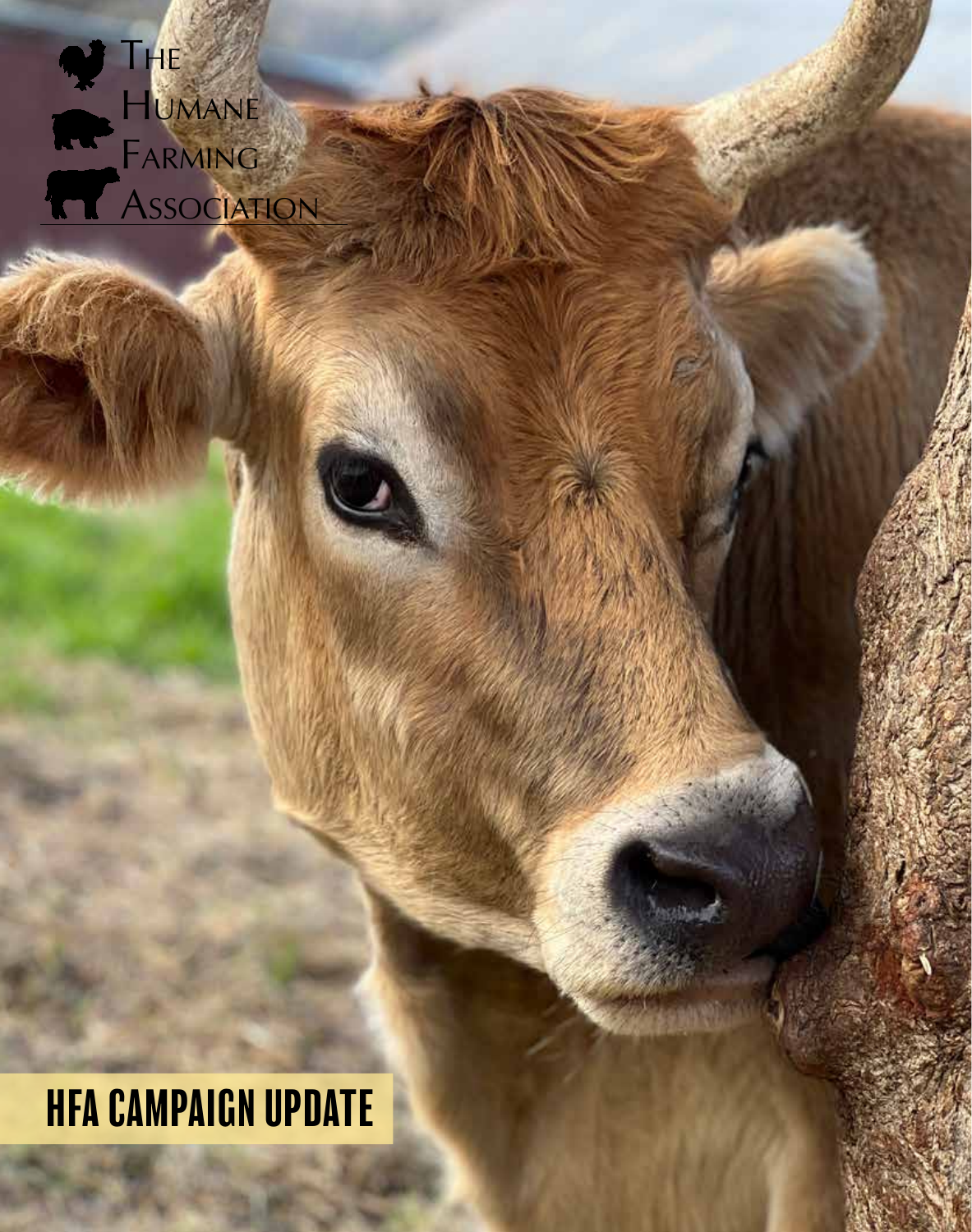# You can change lives.

With a Humane Farming Association bequest, you can take pride and comfort in knowing that your gift will ensure the protection of animals for years to come. And because HFA is a non-profit, 501(c)(3) charity, the tax savings will significantly reduce the tax burden to your heirs.

Your bequest can take the form of a cash gift, real estate, life insurance, retirement account, securities, and/or other property. Often the tax advantages are such that the gift has little impact on the estate that your heirs will receive.

For information on how to make a planned gift to the Plan now for the future. For information on how to make a planned gift to the Jill Mountjoy at (415) 485-1495 / hfa@hfa.org. To those of you who have already included the work of HFA in your will, *thank you for your loving remembrance of the animals.*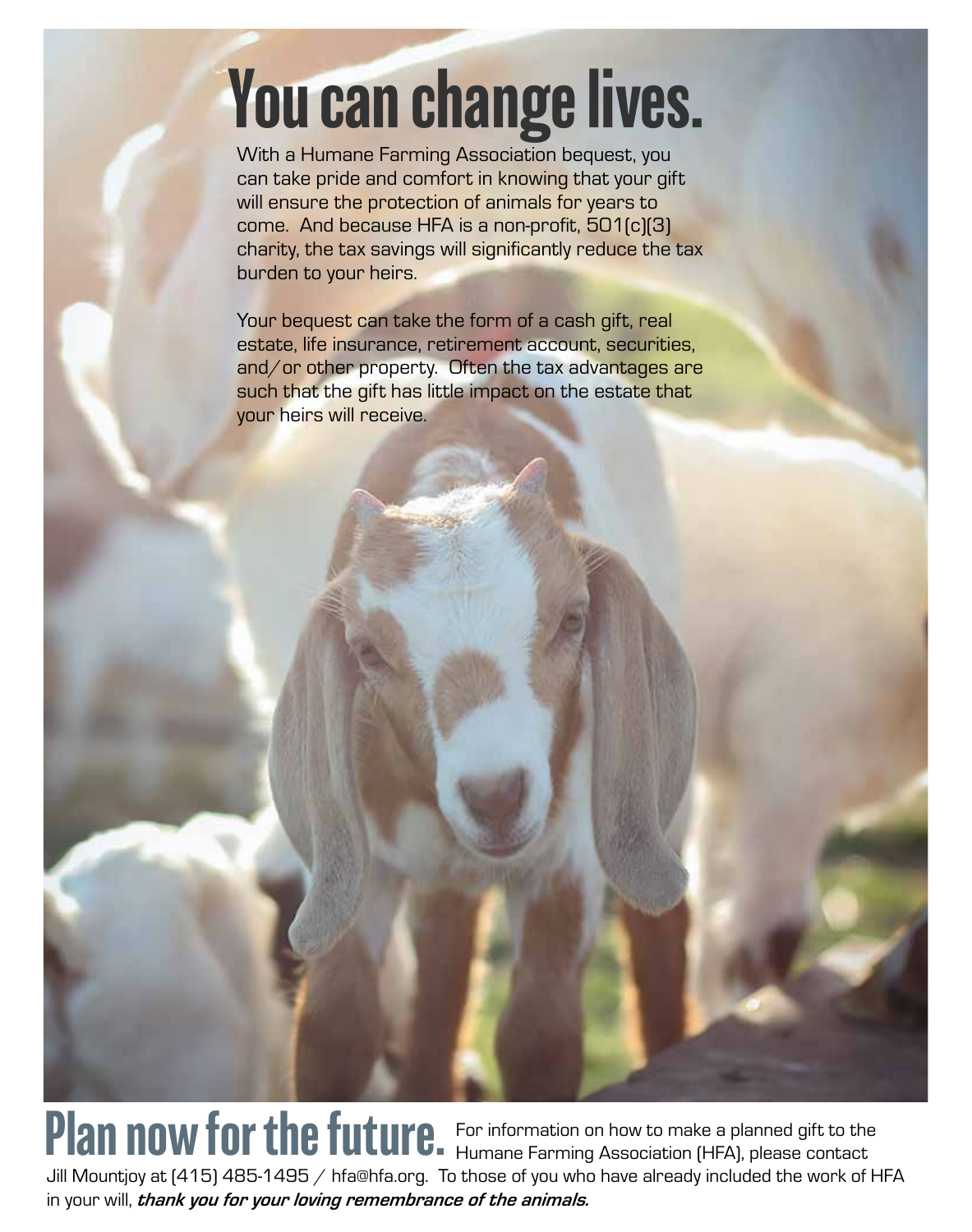# HFA Joint Investigation Results in Federal Case Against Cockfighters

The Humane Farming Association (HFA) and<br>Showing Animals Respect and Kindness (SHARK) have been working together to expose and eliminate cockfighting. Our campaign has taken us across the United States, from California to North Carolina, from Alabama to Ohio, and many states in between. Now, it has resulted in the first massive raid in Kentucky — the nation's hotbed of cockfighting — by the FBI and other agencies.

To date, we've conducted undercover investigations, placed ads in major newspapers to solicit information from whistleblowers and to generate letters to state officials, and provided evidence to law-enforcement authorities. We also filed two separate lawsuits in Monterey County, California, where officials had refused to enforce that county's anti-cockfighting ordinance. (See page 9.)

Additionally, our undercover investigations in Kentucky and Ohio — were the subject of three television news exposés. One of the exposés won



*(Continued on next page) HFA's actions are resulting in crackdowns on illegal cockfighting operations.*

Cincinnati WKRC Investigative Reporter Duane Pohlman an Emmy Award.

We have been battling on several fronts. First, we've been investigating and working to shut down illegal cockfights both directly and by sharing information with state and federal authorities. For over two years, we've been providing authorities with undercover video recordings, printed schedules of upcoming cockfights, names and photos of pit managers, and drone footage from ten long-running cockfight pits.

Because the biggest obstacle we've faced so far has been local law enforcement's refusal to do its job, we've also been blowing the whistle on local sheriffs' offices whose complicity and misconduct have enabled cockfighting to flourish.

Cockfighting is illegal in all 50 states and all U.S. territories. It not only represents animal cruelty, but is also linked to illegal gambling, drugs, and organized crime. Even so, while HFA and SHARK successfully shut down all the cockfighting locations we knew about in Kentucky last summer, local sheriffs' offices allowed the operations to reopen.

Kentucky's cockfights operate weekly out of large permanent structures and have expansive parking areas. These facilities have security checkpoints, stadium style seating, enclosed fighting pits, concession stands, rooms where animal fighting implements are sold, and even announcer booths. They host hundreds of attendees and some have purses of tens of thousands of dollars per event.

Last July, during the most active weekend of the year for cockfighting, HFA and SHARK ran ads in Kentucky's biggest newspapers announcing that we would be patrolling the illegal fighting pits, and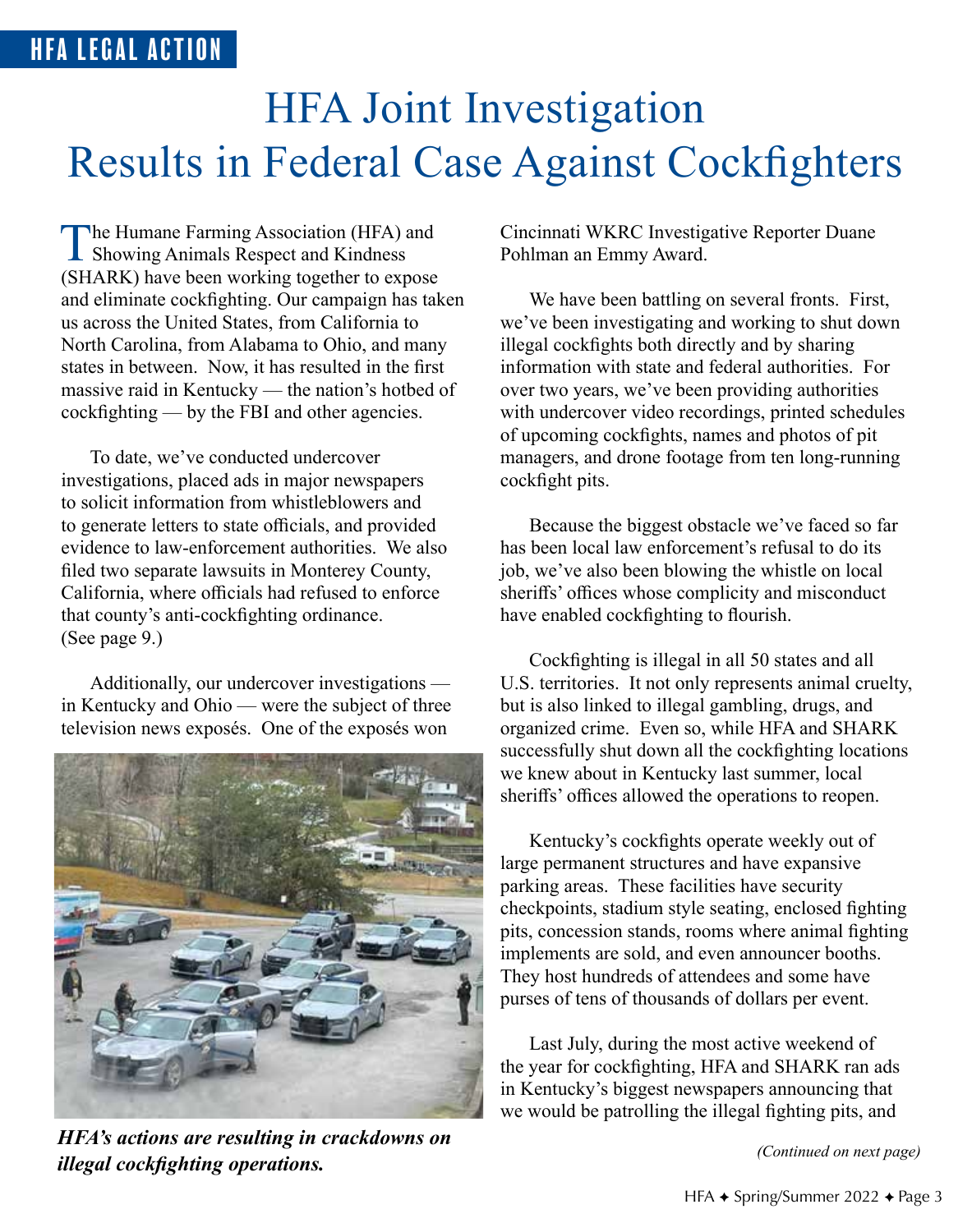urging residents to contact the governor and state legislators to force the State Police to do its job. The following week, responding to information we provided, the State Police finally descended on an illegal cockfight in Laurel County, citing several people.

That was just the beginning.

Thanks to our work, federal agents are finally cracking down on cockfighters. In February, more than one hundred agents from the FBI and other agencies, in dozens of marked and unmarked police cars, raced to the scene of a well-attended cockfight in Whitesburg, Kentucky. They were assisted by agents in mobile command centers, in an armored vehicle, and in a helicopter. We had provided an enormous amount of information about Whitesburg and other Kentucky pits to federal authorities in advance of their raid.

In a separate action, a federal grand jury issued four indictments against 17 individuals for various offenses related to animal fighting. Some people were charged with conspiracy for sponsoring animals in an animal fighting venture, while others face penalties as alleged cockfighters.

According to one of the indictments, "More than one hundred individuals participated in and attended the animal fighting ventures." Those indicted face up to five years in jail and a maximum fine of \$250,000.

And, as noted by local news media, "The indictments detail cockfighting activities in Pike, Clay, and Laurel counties, and *accuse several law enforcement officers of taking part.*"

If you have information about cockfighting occurring anywhere in the United States, please email HFA at hfa@hfa.org or call us at (415) 485-1495. Tips can be made anonymously. It is your support that makes this work possible. *Thank you!* 

## IN THE NEWS

## **Cockfighters Indicted for Assault**

Last winter, with the backing of the Humane Farming<br>Association, two SHARK investigators drove to an illegal cockfighting operation in Lawrence County, Ohio. On a public road, they were violently assaulted by two suspected cockfighters. SHARK President Steve Hindi was attacked twice, suffering multiple injuries including a broken rib and a gash to his head requiring six staples.

A fellow investigator was tailed by the assailants who rammed his car six times until he lost control and was run off the road, crashing into a deep ditch.

Both investigators were wearing hidden cameras which recorded these brutal attacks.



Local authorities showed no interest in enforcing the law and for months they refused to file charges. But the hidden camera footage proved to be too powerful to be ignored. Hindi and his fellow investigator subsequently testified in a Grand Jury hearing about the assault, and felony charges were filed against the two attackers.

Hindi and his fellow investigator also testified during the first defendant's trial in a courtroom packed with cockfighters. The first assailant was convicted of multiple felonies for theft, assault, and for running the investigator off the road. We are relieved to report that the first assailant has now been sentenced to four to six years in jail. The second defendant is still awaiting trial.

These cases are sending shockwaves throughout the world of cockfighting.  $\mathbf{\hat{v}}$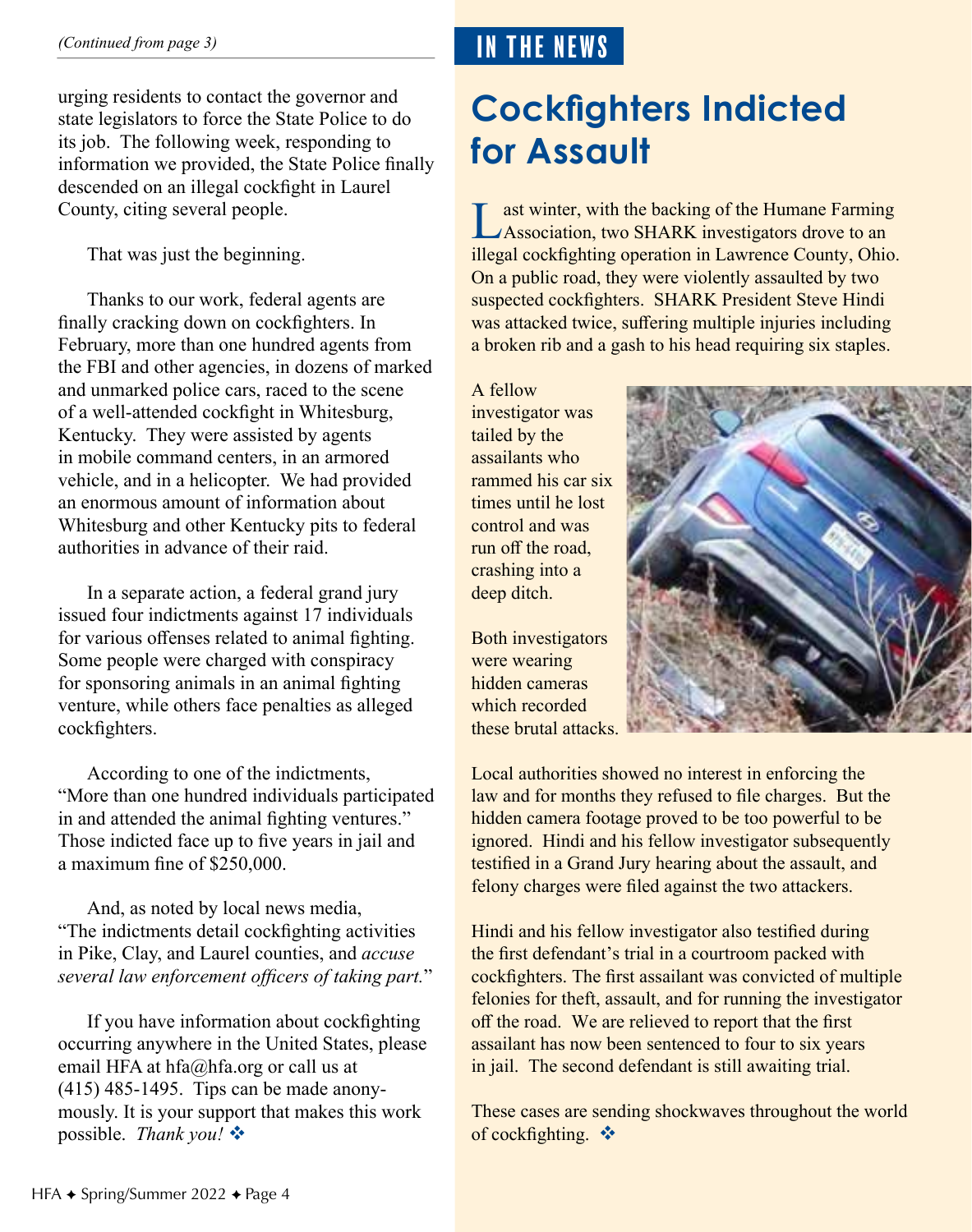## UPDATE

# HFA Campaign Against Cruel and Wasteful USDA Program Prompts Congressional Action

Readers may recall that HFA has been working<br>to expose and reform USDA's Livestock Indemnity Program (LIP). For several years, we have been educating and lobbying members of Congress about LIP. This is a long and hard process, but our efforts are paying off.

**Background:** LIP is a federal hand-out that pays livestock producers for animals who die in extreme weather — including tropical storms, winter storms, hurricanes, floods, extreme heat, and extreme cold.

When animals die in harsh weather, despite the fact that the producer provided no protection from inclement weather, the producer is rewarded with a government check for the dead animals.

In 2013, Winter Storm Atlas struck western South Dakota and, in three days, over 70,000 cattle died. In 2015, Winter Storm Goliath claimed the lives of an estimated 40,000 dairy cows and calves in Texas and New Mexico. Most suffocated in the snow.

In 2018, 37,000 cattle perished during a long Montana winter. That same year, millions of chickens and turkeys and thousands of pigs drowned during hurricanes in the Southeast, and in 2021, 455,000 chickens were among hundreds of thousands of farm animals who perished in a Texas freeze.

In one five-year period, animal deaths included a staggering 277,471 livestock and 6,686,168 poultry. Since 2013, LIP has paid out more than \$350 million to producers.

Shockingly, LIP does not require producers to provide the animals in their care with even the most basic protections from extreme weather.



*HFA's campaign against USDA's infamous Livestock Indemnity Program (LIP) is now prompting change on the federal front. Your help is needed in calling for stronger protections for millions of farm animals.*

For these reasons, HFA has been pressuring members of Congress to require that producers put in place disaster preparedness plans for their animals. Such plans would have to be submitted to USDA before harsh weather strikes and before compensation is made.

Congress is finally moving on the issue. Over the last few years, HFA has been successful in getting language inserted into the annual Agriculture spending bill which calls on USDA to assist livestock producers in developing emergency disaster plans. *That's the first time Congress has ever addressed LIP reform.* Unfortunately, that language was later changed to simply "encourage" rather than to require producers to develop disaster plans.

*(Continued on page 8)*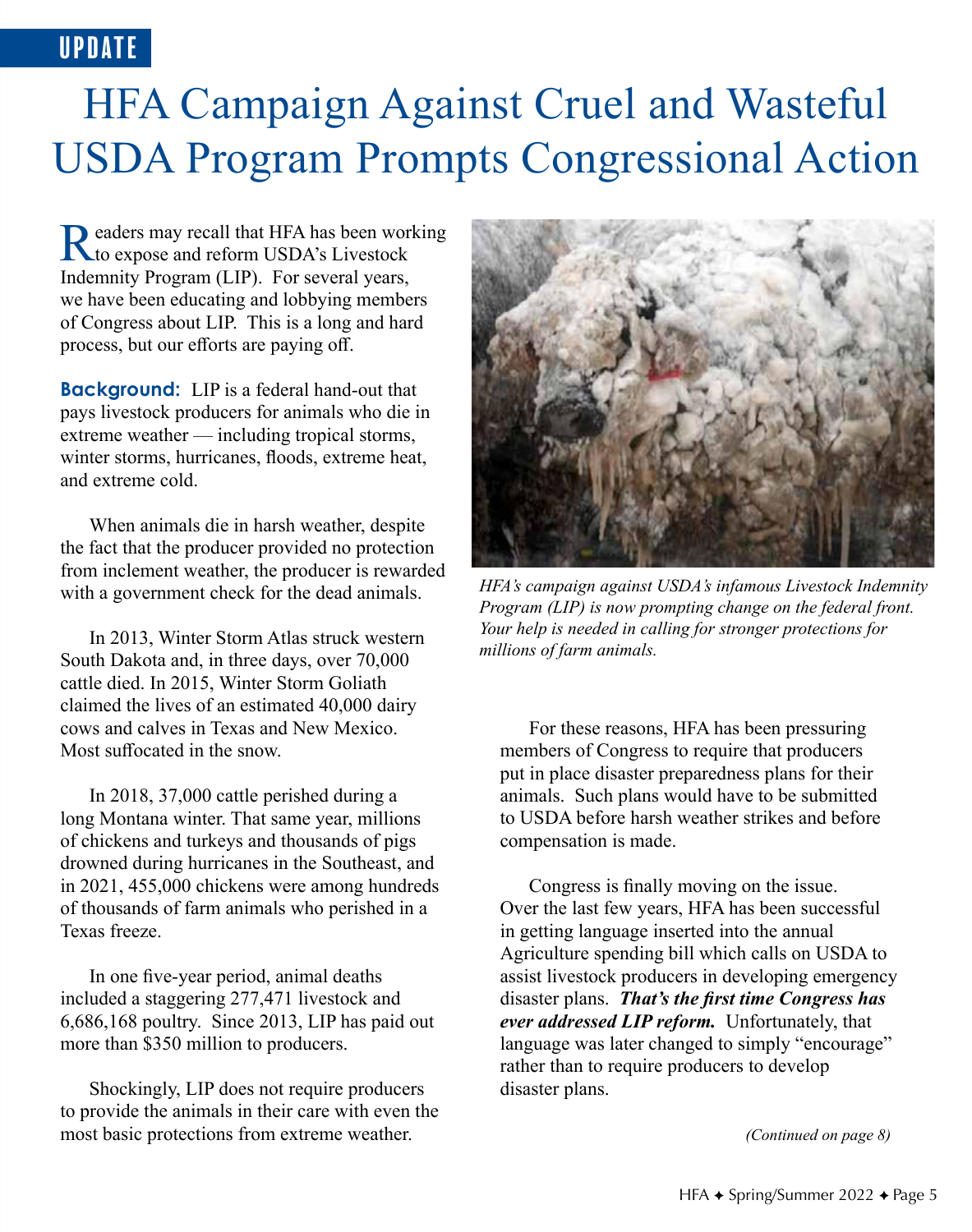# Compassion, Care, and Refuge — Saving Lives All Year Round



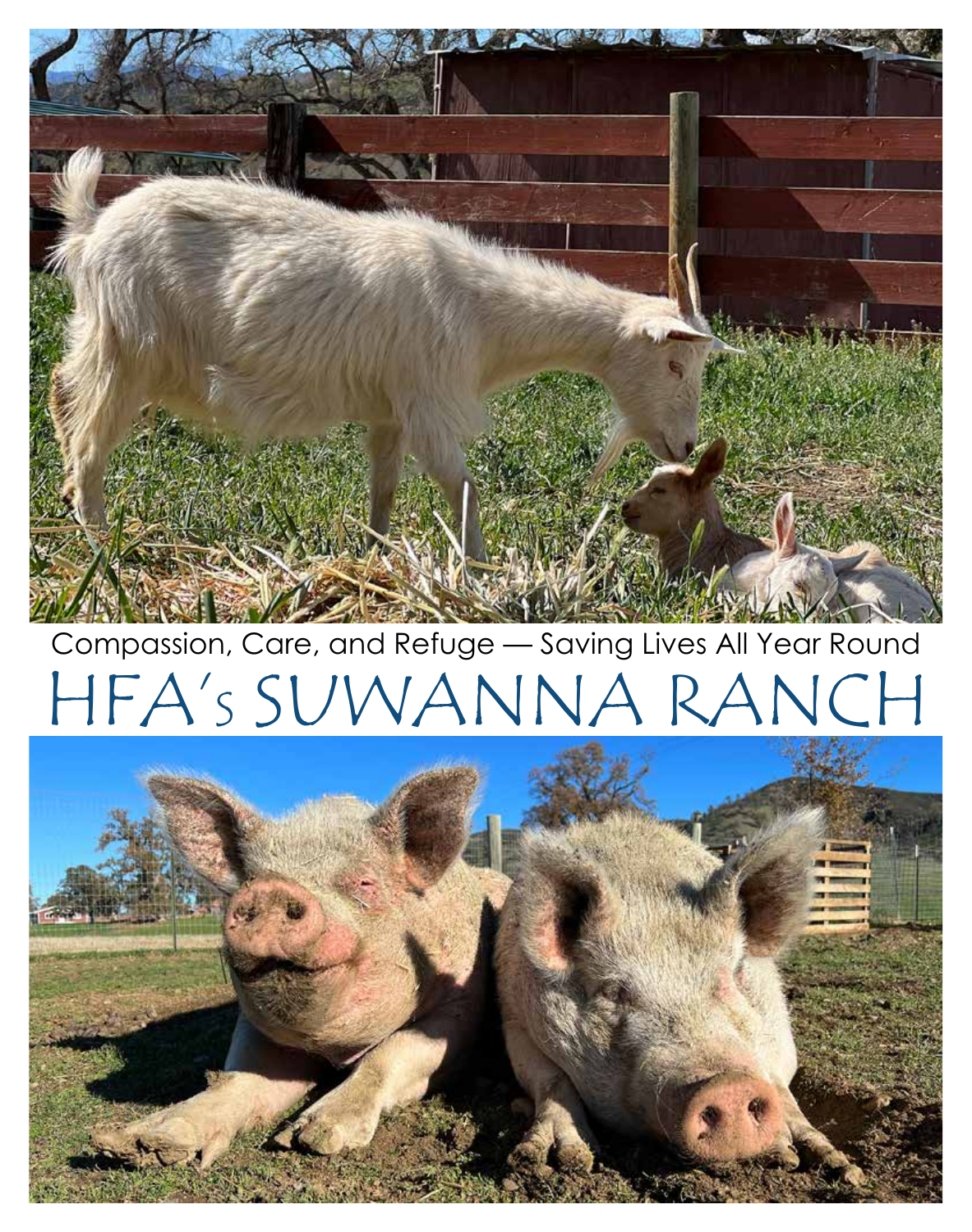







## Your support saves lives!

HFA's Suwanna Ranch — the largest farm-animal sanctuary in the U.S. — provides hands-on care and refuge to hundreds of abused and neglected animals each year. HFA encourages humane agencies to use their legal authority to take action and rescue farm animals from cruelty.

*On behalf of the over 1,000 rescued animals at HFA's Suwanna Ranch, we thank you!*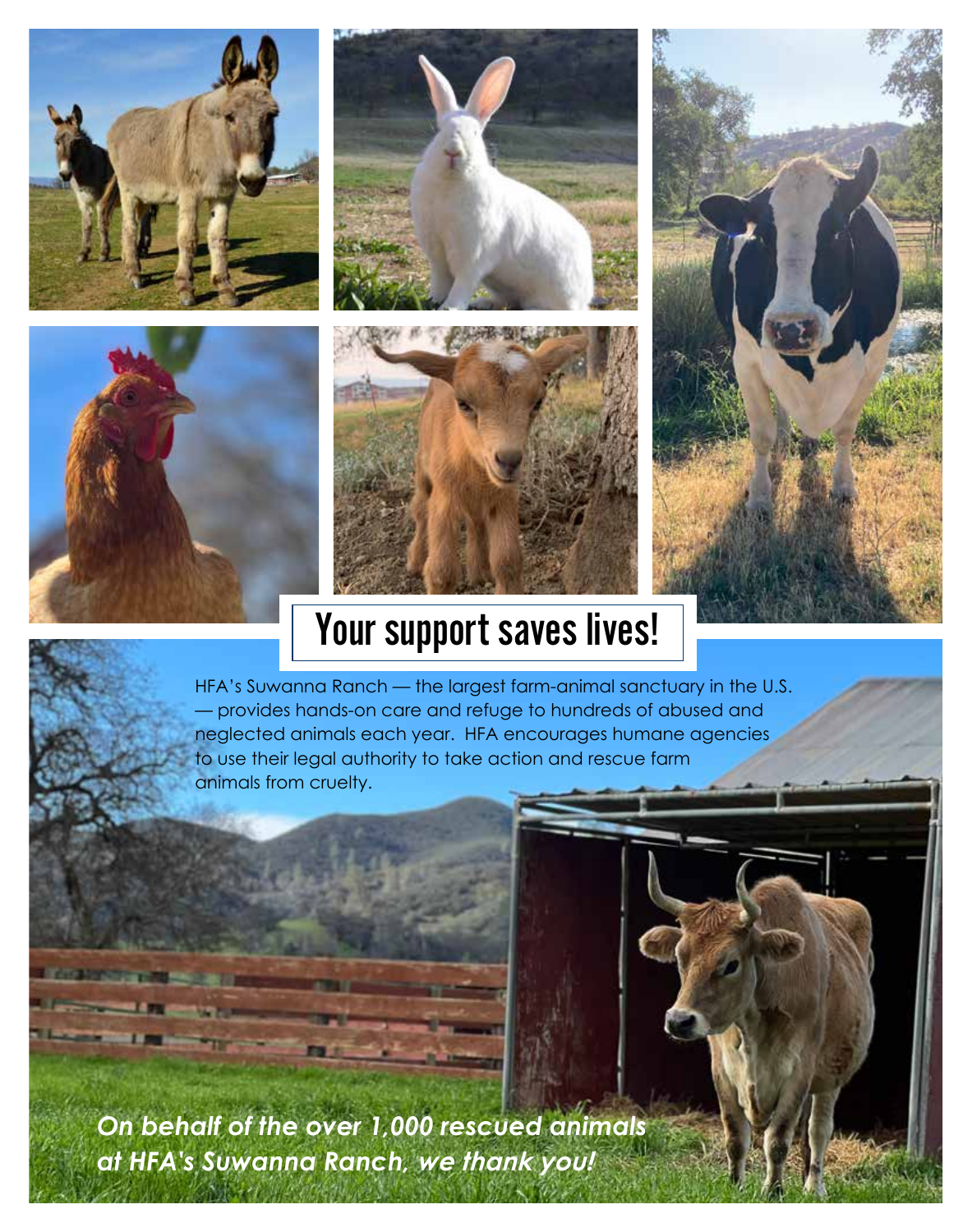

*HFA's Suwanna Ranch provides over 6,000 acres of protected habitat for animals seized in cruelty cases. Simultaneously, HFA's overall campaign affects legislative and systemic change for farm animals. Your support saves lives!*

HFA is now asking Congress to include language that would strengthen the request by *requiring* that all producers receiving LIP compensation have detailed disaster plans in place.

To do this we have been working with legislators to secure stronger language through the annual Agriculture spending bill as well as through the regular legislative process. Following the death of our original legislative champion, Representative Alcee Hastings (D-FL), Representative Ro Khanna (D-CA) has taken up the mantel of this cause.

Last year, we worked with Rep. Khanna and several of his colleagues on a letter thanking House Appropriations Committee members for addressing disaster plans and calling on committee members to make such disaster plans a requirement.

Congress is now writing next year's spending bill to fund the federal government for Fiscal Year 2023. We are again working with Rep. Khanna on a letter to House Appropriations Committee members calling for stronger language requiring the development of disaster plans.

We hope to secure even more signatories to this letter, again showing strong, growing, and bipartisan support for HFA's efforts. Our success would help save the lives of millions of animals as well as save millions of taxpayer dollars.

It is your support and activism that makes this work possible. *Thank you!* 

## WHAT YOU CAN DO:

Please contact your federal legislators today. Ask them to support HFA's efforts to reform the Livestock Indemnity Program (LIP).

Explain that livestock producers should not be compensated under LIP unless they have done everything possible to protect their animals from adverse weather.

Mention that, in addition to rewarding producers for bad behavior, LIP represents misuse of taxpayer dollars and government waste at its most flagrant.

For contact information for your federal legislators, go to www.congress.gov/ members/find-your-member or call the Capitol switchboard at (202) 224-3121.

*Thank you.*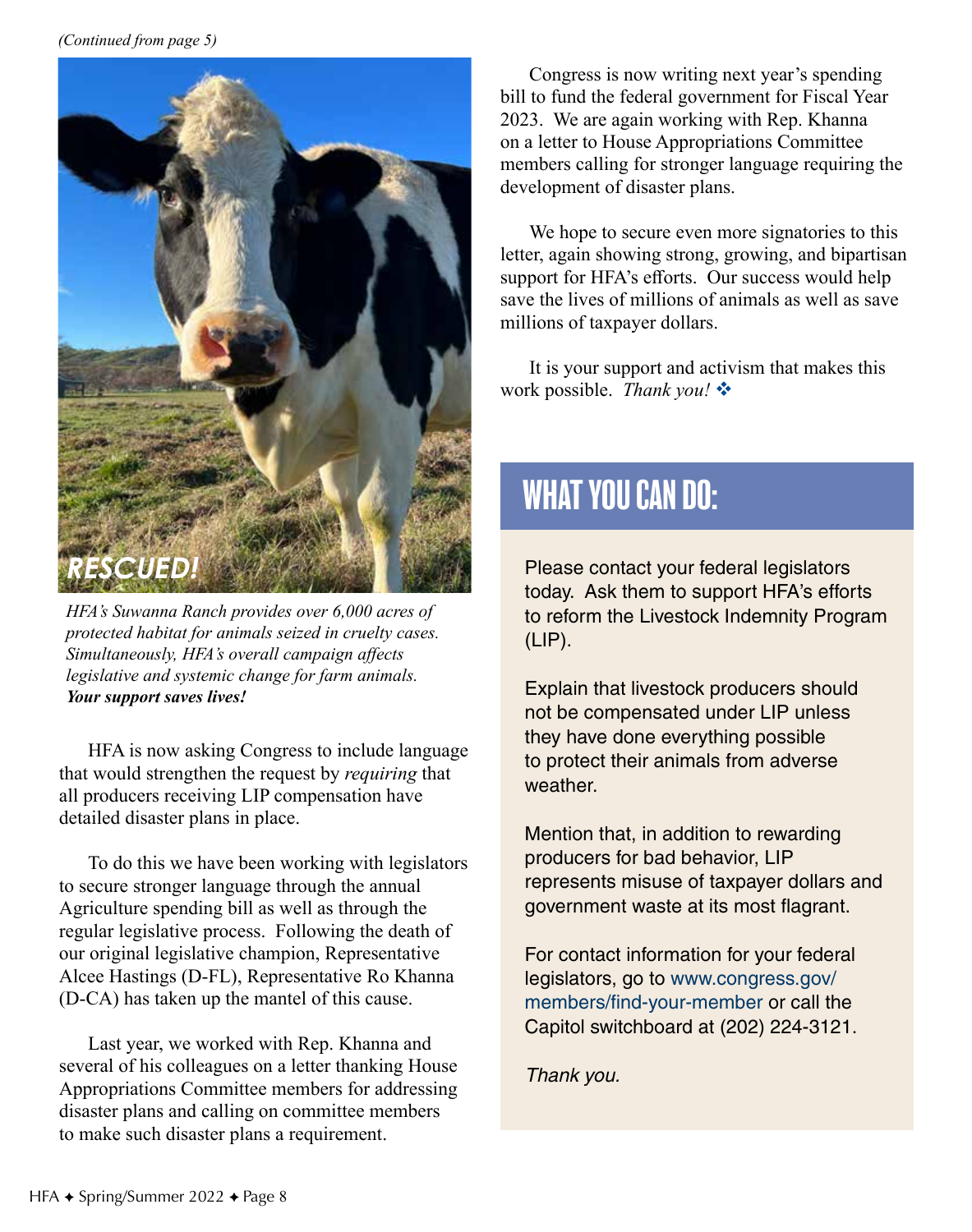# **HFA Lawsuit to Combat Cockfighting**

Cockfighting is a blood sport in which two roosters specifically bred for aggression are placed in a small ring and forced to fight to the death. This usually includes roosters having razor-sharp knives strapped to their legs and being artificially stimulated to fight with the use of steroid injections.

 HFA and the Illinois-based Showing Animals Respect and Kindness (SHARK) have now filed a lawsuit in Monterey County, California, against two individuals who, our suit alleges, are keeping gamecocks for cockfighting purposes. County officials have failed to enforce a county ordinance enacted to curb cockfighting.

**Background.** It began in 2019, when, using aerial drones, HFA and SHARK successfully documented that illegal rooster-keeping operations existed throughout Monterey County. We provided this evidence to the Monterey County Civil Grand Jury, which reports on the operations of local government agencies. Confirming our own finding, the Grand Jury reported that there were an estimated 1,000 illegal gamebird operations throughout the county.

 The Grand Jury also confirmed that, while the county's ordinance requires individuals with five or more roosters to obtain a permit, there was not a single



*HFA is committed to stopping all forms of cruelty to farm animals.*

current permit in effect. Echoing HFA's own findings, it blamed several county agencies for their many failures to enforce the law.

 "An illegal operation will often include hundreds of roosters kept in makeshift enclosures," noted the Grand Jury. "The result is environmental pollution, health and safety issues, and the potential spread of Virulent Newcastle Disease."

Our investigative team provided the addresses of numerous gamecock facilities to county officials, but they refused to enforce the law. Thus, acting on our own evidence of widespread illegal gamecock operations, we filed suit against the county in 2020.

As a result of our lawsuit, county officials agreed to hire more animal control officers, establish a Task Force, and train law enforcement officers about cockfighting investigations and prosecutions. In addition, the county committed to investigating all addresses of illegal operations we provided. Unfortunately, the county is now issuing permits to  $$ instead of prosecuting — individuals raising roosters for cockfighting purposes.

 In response, HFA and SHARK filed suit against two Monterey County rooster-keepers. Our suit alleges that the county issued a permit to the defendants authorizing the breeding and keeping of fighting birds on their two properties. According to the defendants' permit applications, they intend to raise up to 500 roosters of the specific breeds used for cockfighting purposes.

Monterey County officials should be shutting down, not issuing permits to, these cruel operations. Facilities that raise roosters for cockfighting violate both the letter and the spirit of the law which was enacted specifically to crack down on cockfighting.

We will keep members apprised as our lawsuit progresses. It is your support that makes this work possible. *Thank you!* v